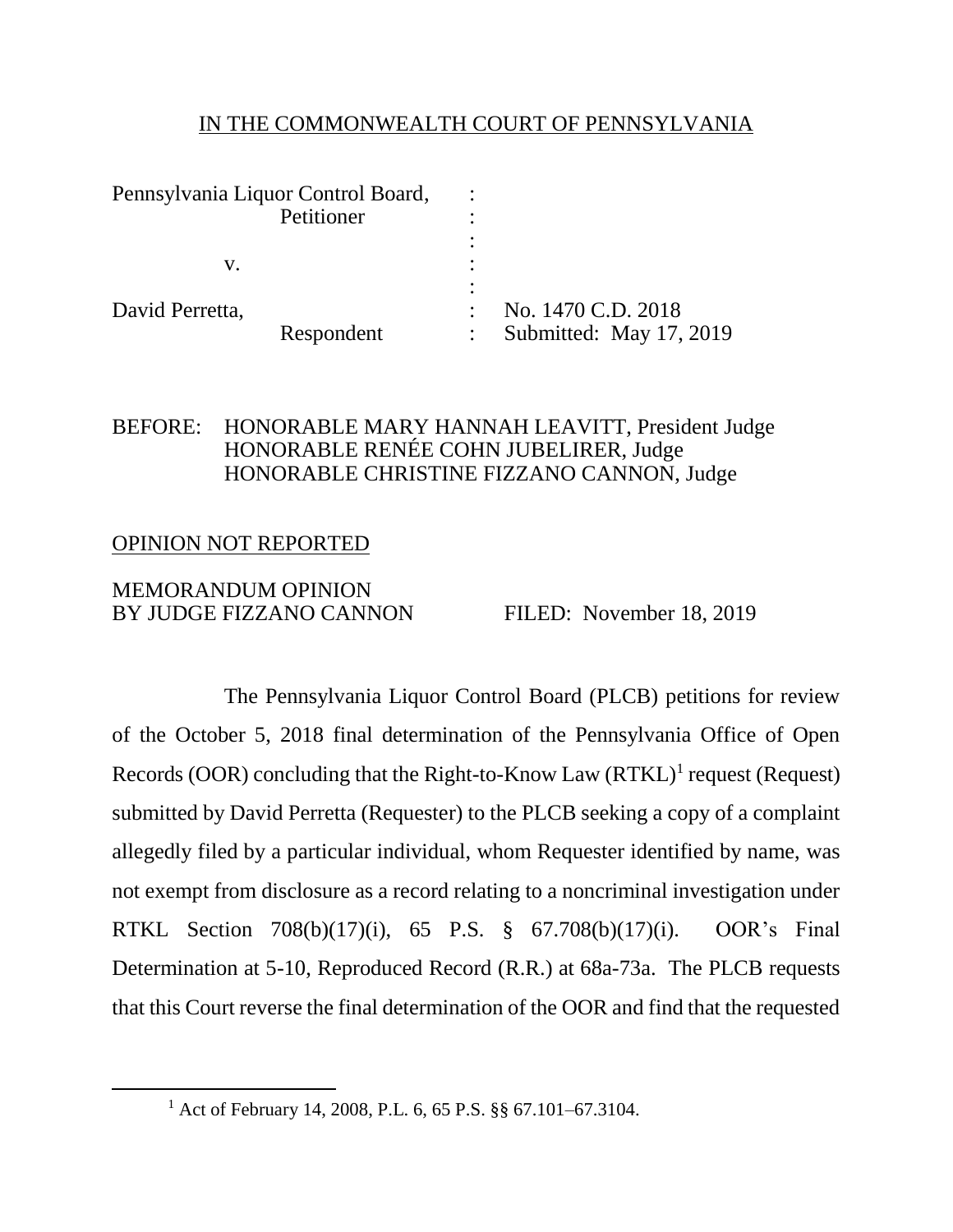complaint, if it exists, is exempt from disclosure under the RTKL. Petition for Review at 5. Upon review, we reverse.

On August 8, 2018, Requester submitted his Request to the PLCB, seeking a copy of a complaint allegedly filed against him with the PLCB by a liquor store employee, whom Requester identified by name, around May 2015 when Requester was still a PLCB employee. Request, R.R. at 24a; Requester's Appeal at 1, R.R. at 31a. On August 15, 2018, the PLCB sent Requester a final response denying his Request because, among other reasons, the requested complaint was exempt from disclosure pursuant to the noncriminal investigation exemption contained in Section 708(b)(17) of the RTKL, 65 P.S.  $\S$  67.708(b)(17). PLCB Final Response at 1, R.R. at 2a.

On September 6, 2018, Requester filed an appeal with the OOR. Requester's Appeal at 1, R.R. at 8a. On September 7, 2018, the OOR e-mailed Requester and the PLCB a letter to advise them regarding the appeals process. OOR Letter, 9/7/18 at 1, R.R. at 4a. The OOR advised the parties as follows:

> **Statements of fact must be supported by an affidavit or attestation made under penalty of perjury by a person with actual knowledge.** Any factual statements or allegations submitted without an affidavit will not be considered. The agency has the burden of proving that records are exempt from public access (*see* 65 P.S. § 67.708(a)(1)). **To meet this burden, the agency must provide evidence to the OOR.** The law requires the agency's position to be supported by sufficient facts and citation to all relevant sections of the RTKL, case law and OOR Final Determinations.

*Id.* (emphasis in original). The PLCB submitted a position statement, contending that it properly denied the Request pursuant to the RTKL's noncriminal investigation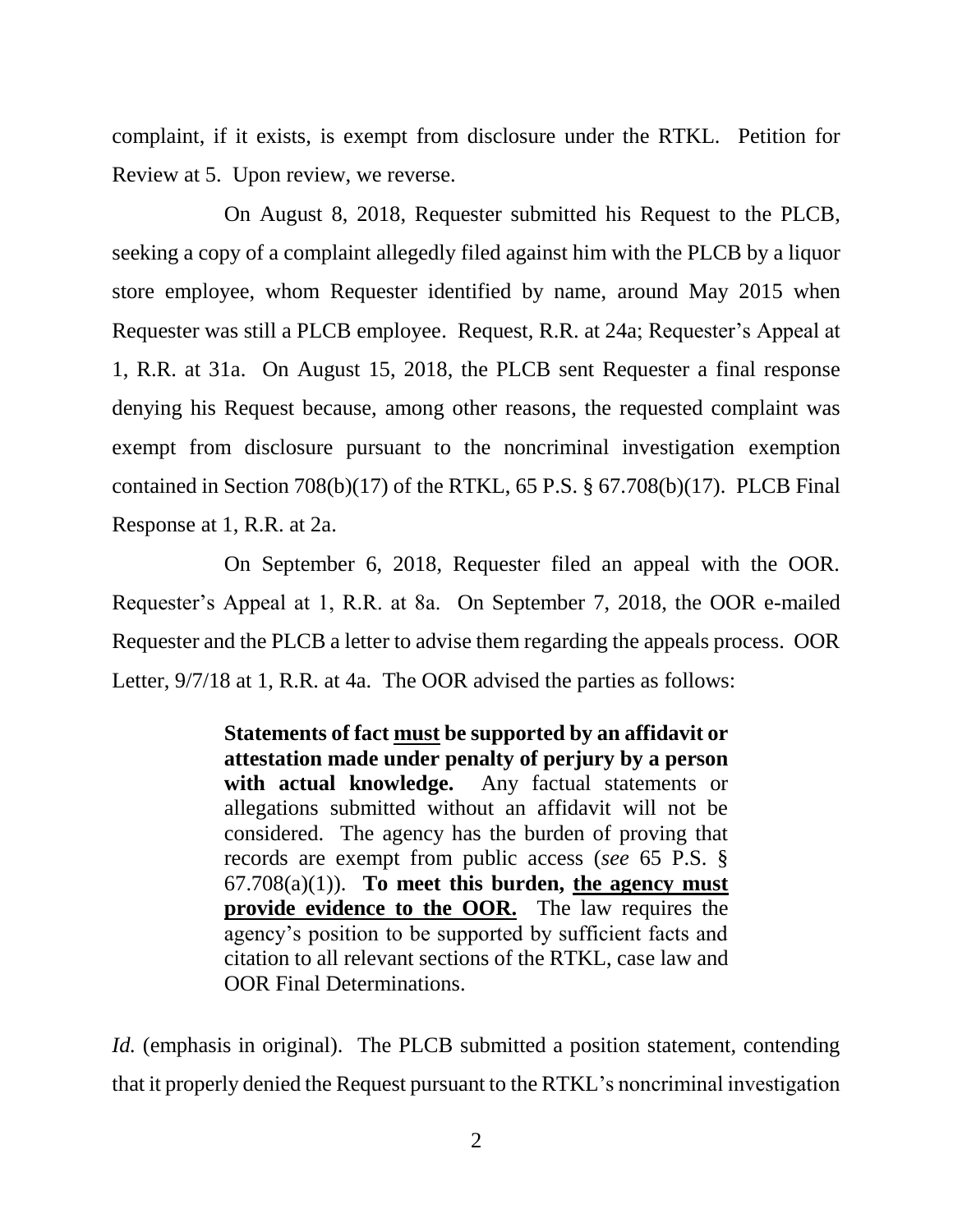exemption because, "assuming for the sake of argument that a discrimination or sexual harassment complaint was filed against [Requester], that complaint would have been investigated by the PLCB as part of its legislatively granted official duties." PLCB Position Statement at 5-7, R.R. at 19a-21a (citing RTKL Section 708(b)(17), 65 P.S. § 67.708(b)(17)).

The PLCB submitted the affidavits of Jennifer Haas, Director of the PLCB's Department of Human Resources, and M. Kathryn Blatt, Human Resource Analyst 3 with the PLCB's Equal Opportunity Office. *See* Haas Affidavit, R.R. at 37a-38a; Blatt Affidavit, R.R. at 39a-40a. Haas attested that her duties include overseeing the Equal Opportunity Office and the Labor Relations Division. Haas Affidavit at 1, ¶ 2, R.R. at 37a. Haas further attested:

> 3. When complaints are made by or about PLCB employees, such complaints are investigated by either the [PLCB's] Labor Relations Division or the Equal Opportunity Office, depending on the specific nature of the complaints.

> 4. Complaints involving allegations of discrimination or sexual harassment are investigated by the Equal Opportunity Office in accordance with Commonwealth Management Directive 410.10 (Amended) and as required by, among other provisions of law, 42 U.S.C. §§ 2000e [to 2000e-17] and 43 P.S. §§ 951[to 963].

> 5. Complaints involving all other allegations of misconduct or wrongdoing by PLCB employees are investigated by the Labor Relations Division.

> 6. Any complaints that are received by either the [PLCB's] Labor Relations Division or the Equal Opportunity Office are thoroughly investigated and, if evidence supports the allegations, appropriate disciplinary or other corrective action is taken.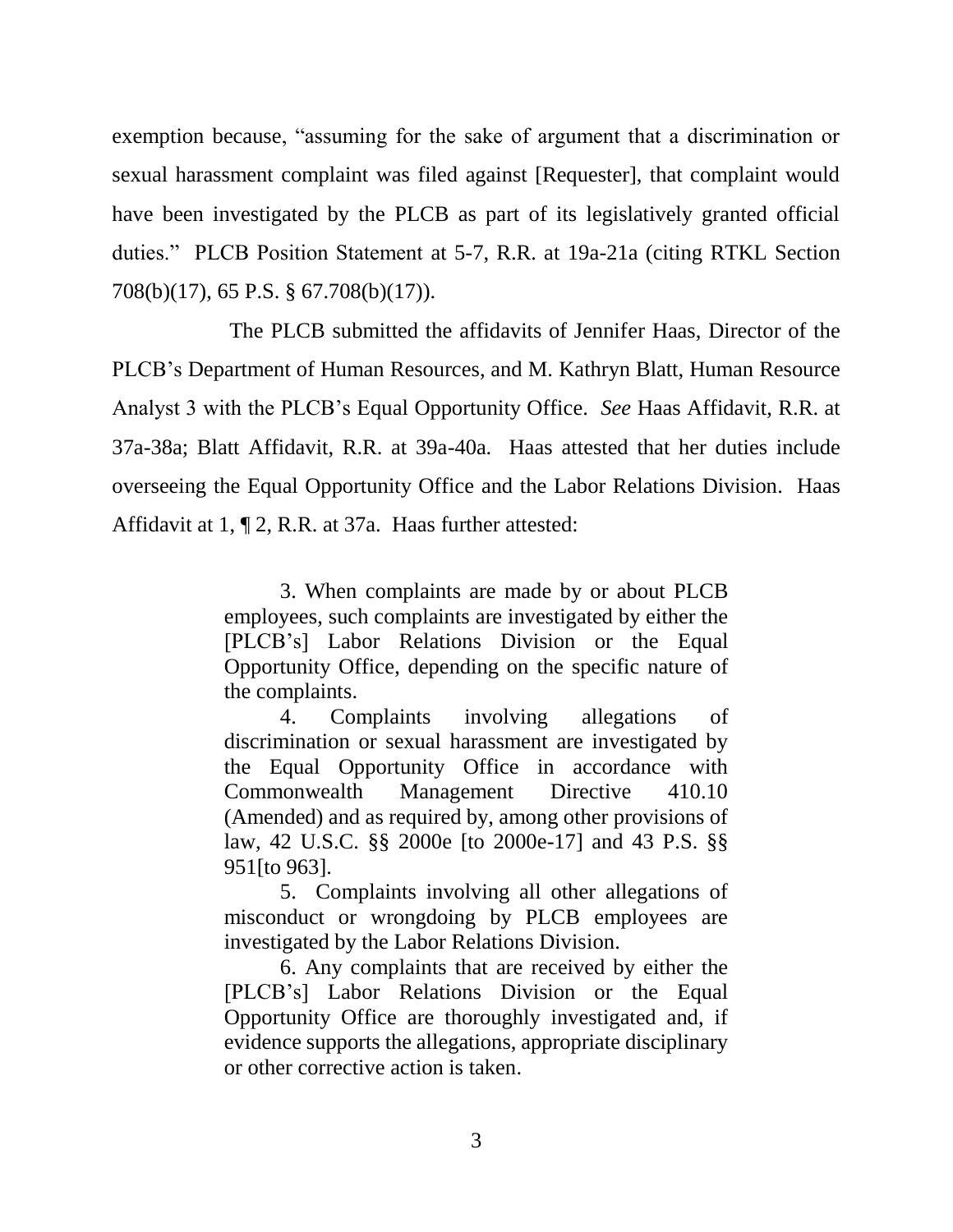Haas Affidavit at 1-2, ¶¶ 3-6, R.R. at 37a-38a.

Blatt attested that she is "responsible for administering the PLCB's equal opportunity and disability services functions" and that, "[t]o that end, [she] . . . investigate[s] discrimination and sexual harassment complaints[.]" Blatt Affidavit at 1, ¶ 2, R.R. at 39a. Blatt stated that when she "receives complaints involving allegations of discrimination or sexual harassment, such complaints are investigated by the Equal Opportunity Office in accordance with Commonwealth Management Directive 410.10 (Amended) and as required by, among other provisions of law, [federal equal employment opportunity law,] 42 U.S.C. §§ 2000e [to 2000e-17] and [the Pennsylvania Human Relations Act<sup>2</sup>], 43 P.S.  $\S$ § 951 [to 963]." Blatt Affidavit at 1, ¶ 3, R.R. at 39a. Blatt further attested that Commonwealth Management Directive 410.10 outlines the steps that must be taken by the Equal Opportunity Office in investigating complaints of discrimination or sexual harassment and specifies which materials the investigative file must include. *Id.*,  $\P$  4, R.R. at 39a. Blatt stated that "[a]ny documents that are maintained as part of the investigative file, including the complaint itself, are used solely for the purposes of conducting the investigation and are otherwise treated as sensitive and confidential," partly in order "to encourage cooperation with investigations and prevent [] possible retaliation." *Id.*, ¶ 5, R.R. at 39a. Blatt stated that "[a]ny complaints that are received by [the Equal Opportunity Office] are thoroughly investigated and, if any evidence supports the allegations, appropriate disciplinary or other corrective action is taken." *Id.*, ¶ 6, R.R. at 39a. Blatt further attested that "[i]f disciplinary action [was] warranted in any given case, the matter would be

<sup>2</sup> Act of October 27, 1955, P.L. 744, *as amended*, 43 P.S. §§ 951 – 963.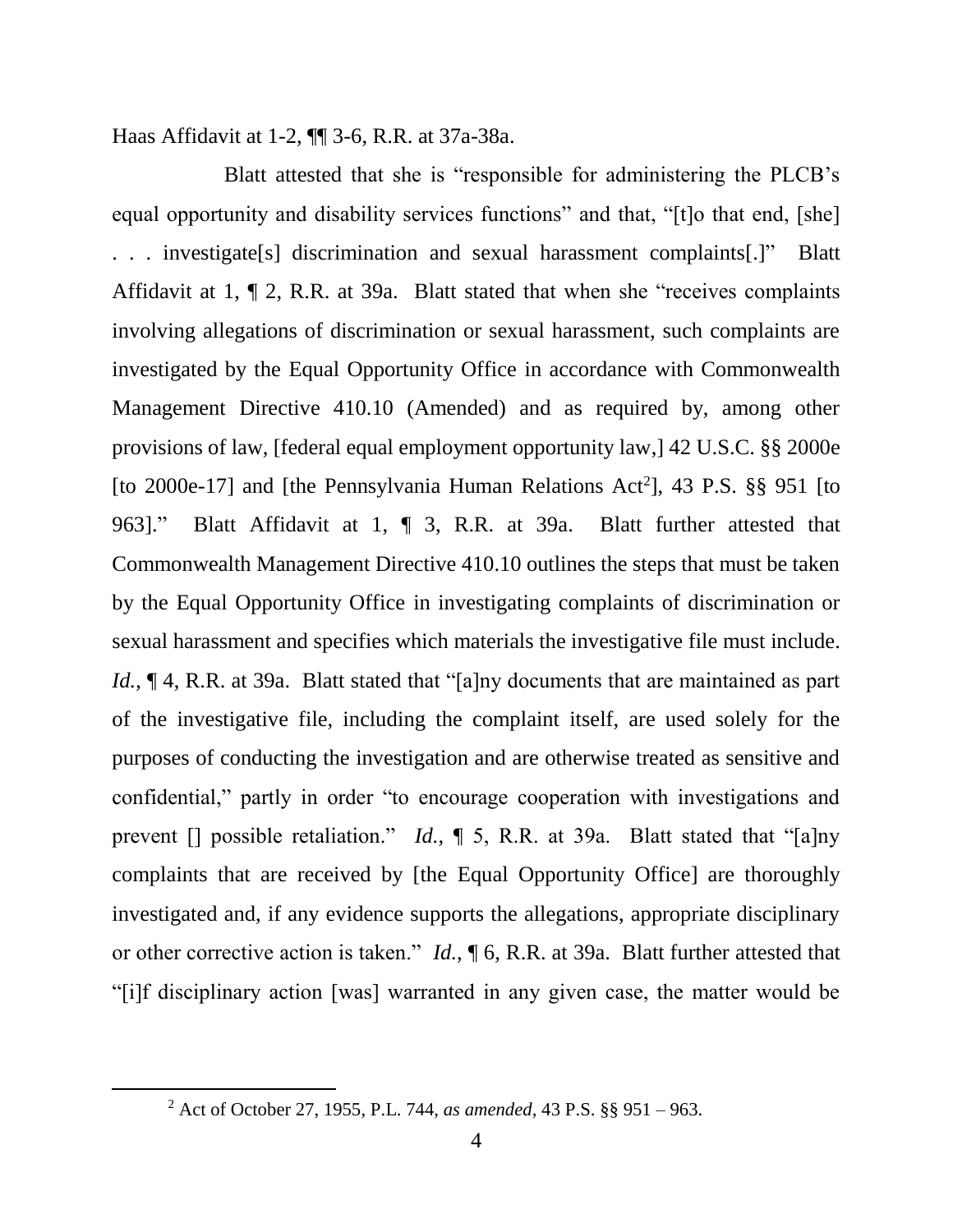referred to the Labor Relations Division for further action." Blatt Affidavit at 2, ¶ 7, R.R. at 40a.

On September 27, 2018, the OOR requested that the PLCB provide a supplemental submission addressing "whether an investigation took place in relation to the [requested] complaint and what entity conducted the investigation." OOR Email, 9/27/18, R.R. at 51a. That same day, the PLCB responded, asking the OOR to reconsider its request. PLCB E-mail, 9/27/18 at 1, R.R. at 55a. The PLCB contended that, because the Request identifies the name of a specific individual, confirming whether an investigation took place would have the result of publicly confirming whether this particular complainant actually submitted a complaint. *Id.* The PLCB further asserted that complying with the OOR's request would contravene *Stein v. Plymouth Township*, 994 A.2d 1179 (Pa. Cmwlth. 2010), in which this Court held that complaints submitted to an agency that are exempt from access pursuant to the RTKL's noncriminal investigation exemption are exempt in their entirety, including the name or identity of the complainant. PLCB E-mail, 9/27/18 at 1, R.R. at 55a. The PLCB maintained that the affidavits it previously provided to the OOR sufficed to demonstrate that any complaints of misconduct received from or about a PLCB employee would have been investigated by the PLCB's Equal Opportunity Office or Labor Relations Division in accordance with the PLCB's official duties. *Id.*

On October 5, 2018, the OOR issued a final determination granting Requester's appeal and instructing the PLCB to provide a copy of the requested complaint to Requester within 30 days. OOR Final Determination at 11, R.R. at 74a. The OOR concluded that the PLCB failed to prove that the requested record is exempt as a record relating to a noncriminal investigation under RTKL Section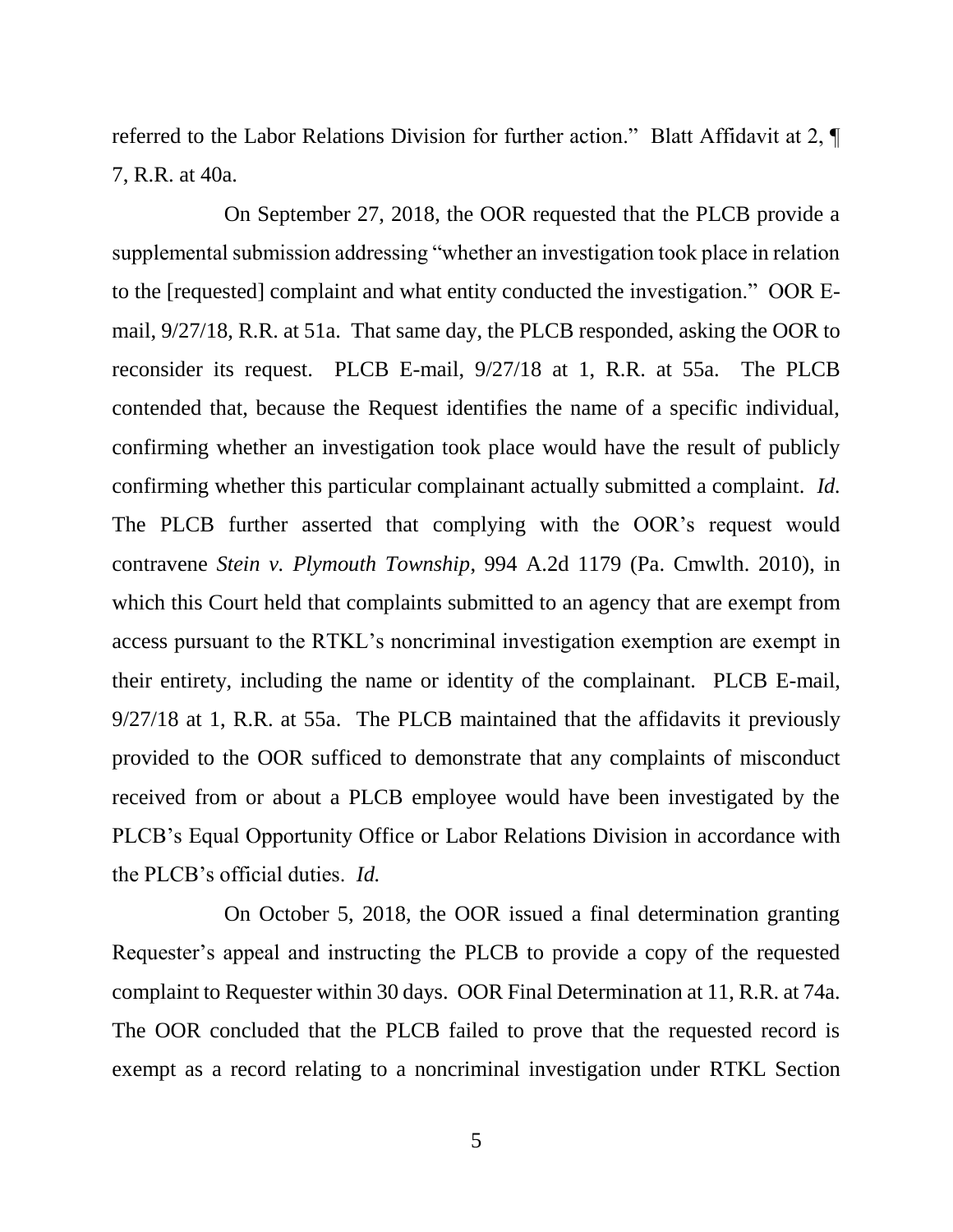708(b)(17), 65 P.S. § 67.708(b)(17). OOR Final Determination at 8, R.R. at 71a. Relying on *Brown v. Pennsylvania Office of Inspector General* (Pa. Cmwlth., No. 730 C.D. 2016, filed Oct. 27, 2017), and *Black v. Pennsylvania State Police* (Pa. Cmwlth., No.  $676$  C.D. 2016, filed Nov. 23, 2016),<sup>3</sup> the OOR found that while the PLCB established that it has the legislatively granted authority under the Liquor Code<sup>4</sup> and Commonwealth Management Directive 410.10 to investigate complaints lodged against its employees, the PLCB failed to establish that an investigation regarding the requested complaint was actually conducted. OOR Final Determination at 7-8 & 10, R.R. at 70a-71a & 73a. The PLCB then appealed to this Court.<sup>5</sup>

Before this Court,<sup>6</sup> the PLCB argues that the OOR erred in determining that the requested complaint was not exempt from disclosure as an agency record relating to a noncriminal investigation under RTKL Section 708(b)(17), 65 P.S. § 67.708(b)(17). PLCB's Brief at 22. The PLCB contends that the complaint sought by Requester, assuming it exists, would be exempt from disclosure in its entirety, including the name of the complainant. *See id.* at 15 (citing *Stein*, 994 A.2d at 1182). The PLCB maintains that it had explained its legal obligations to investigate allegations of discrimination or sexual harassment, and asserts the affidavits it provided clearly indicate that all complaints made by or about PLCB employees are

<sup>&</sup>lt;sup>3</sup> This Court's unreported memorandum opinions may be cited for persuasive value. Commonwealth Court Internal Operating Procedure § 414(a), 210 Pa. Code § 69.414(a).

<sup>4</sup> Act of April 12, 1951, P.L. 90, *as amended*, 47 P.S. § 1-101 to 10-1001.

<sup>5</sup> Requester failed to file a brief as ordered by this Court, and consequently, this Court precluded him from filing a brief. Cmwlth. Ct. Order dated 5/10/19.

<sup>6</sup> This Court's review of a final determination of the OOR is *de novo* and our scope of review is plenary. *Hunsicker v. Pa. State Police*, 93 A.3d 911, 913 n.7 (Pa. Cmwlth. 2014).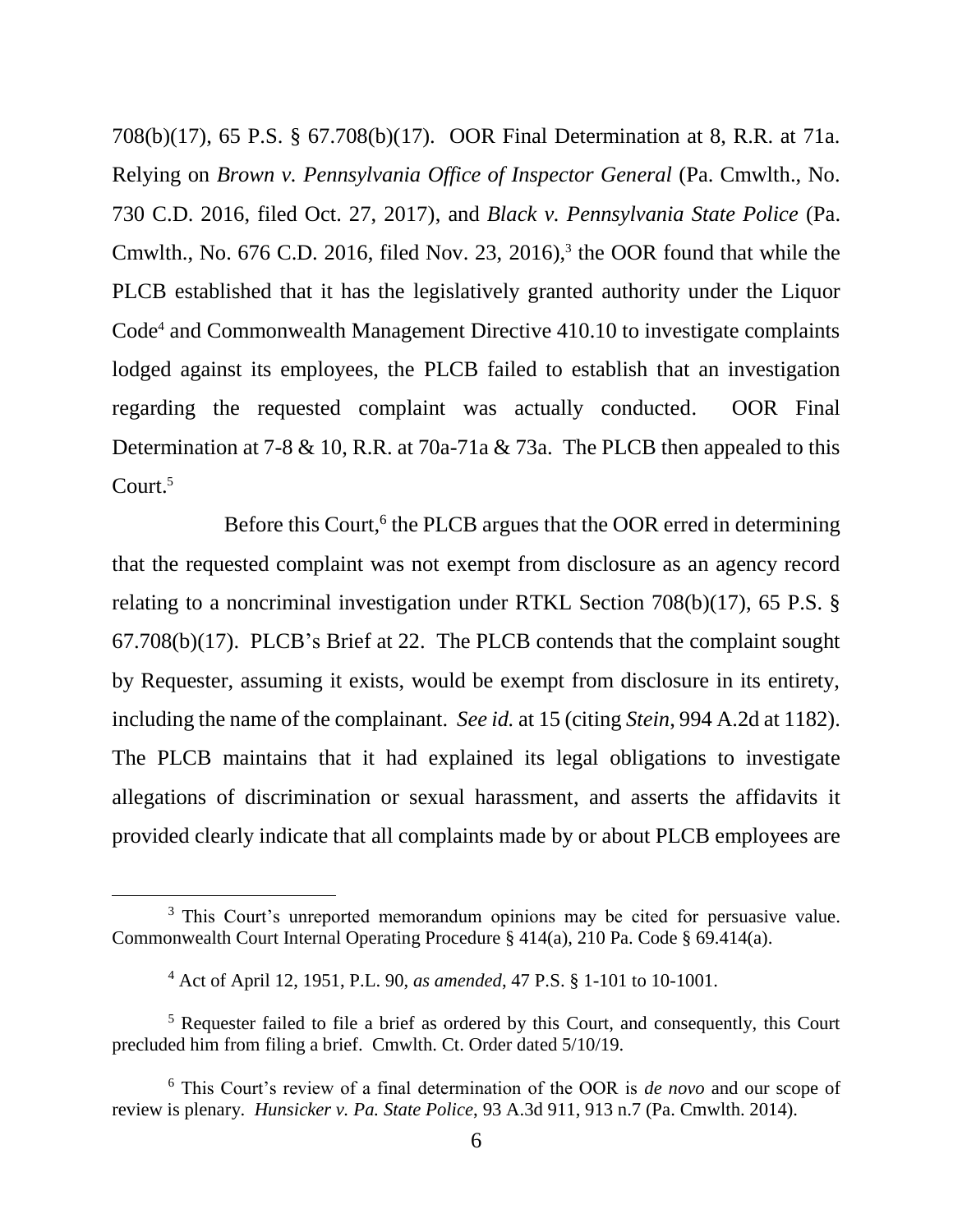investigated by either the Labor Relations Division or the Equal Opportunity Office, depending on the specific nature of the complaint. *Id.* at 17 & 21. The PLCB contends that the OOR erred in focusing on the fact that the PLCB did not provide an affidavit indicating that the requested complaint was actually received and investigated. *Id.* Further, the PLCB asserts that the OOR erred in relying upon *Black* and *Brown*, as those cases are distinguishable given the wording of those requests. The PLCB claims that, unlike *Black* and *Brown*, "there was no opportunity here for [it] to prove that a responsive complaint was received and investigated without also publicly revealing or confirming the identity of the alleged complainant." *Id.* at 19. The PLCB maintains that revealing or confirming the identity of a complainant "would defy logic and ignore the obvious and recognized purposes for which the 'complaint' provision within the noncriminal investigation exemption exists in the first place—to prevent retaliation and avoid discouraging persons from making complaints concerning alleged wrongs." *Id.* at 20 (citing *Dep't of Health v. Office of Open Records*, 4 A.3d 803, 811-12 (Pa. Cmwlth. 2010)).<sup>7</sup>

 $<sup>7</sup>$  The PLCB also argues that Requester's failure to include a copy of his August 8, 2018</sup> RTKL Request with his OOR appeal warrants dismissal in accordance with the OOR's Procedural Guidelines. PLCB's Brief at 35 & 36 (citing OOR Procedural Guidelines  $\S$ § IV(B)(1)(a) &  $IV(C)(1)(a)$ . The PLCB notes that after it received Requester's OOR appeal documents, Requester supplied a handwritten document purportedly summarizing, yet differing from, his initial Request. *See id.* at 36; *see also* Requester's Handwritten Appeal Document, R.R. at 12a. The OOR rejected the PLCB's argument that Requester's appeal was deficient, noting that the PLCB provided a copy of the August 8, 2018 Request with its submission, such that the OOR had a copy of the correct request language for purposes of review on appeal. OOR Final Determination at 2 n.1, R.R. at 65a (citing RTKL Section 1102(b)(3), 65 P.S. § 67.1102(b)(3) (stating that "[i]n the absence of a regulation, policy or procedure governing appeals under this chapter, the appeals officer shall rule on procedural matters on the basis of justice, fairness and the expeditious resolution of the dispute")). We have previously noted that "[t]he OOR[] has not adopted regulations similar to the provisions found in Chapter 5 of Title 2 [of the Administrative Agency Law, relating to practice and procedure of Commonwealth agencies]; rather, it has only adopted 'Interim Guidelines' that do not constitute duly promulgated regulations." *Bowling v. Office of Open Records*, 75 A.3d 453, 471 n.20 (Pa. 2013). "It is well settled that regulations not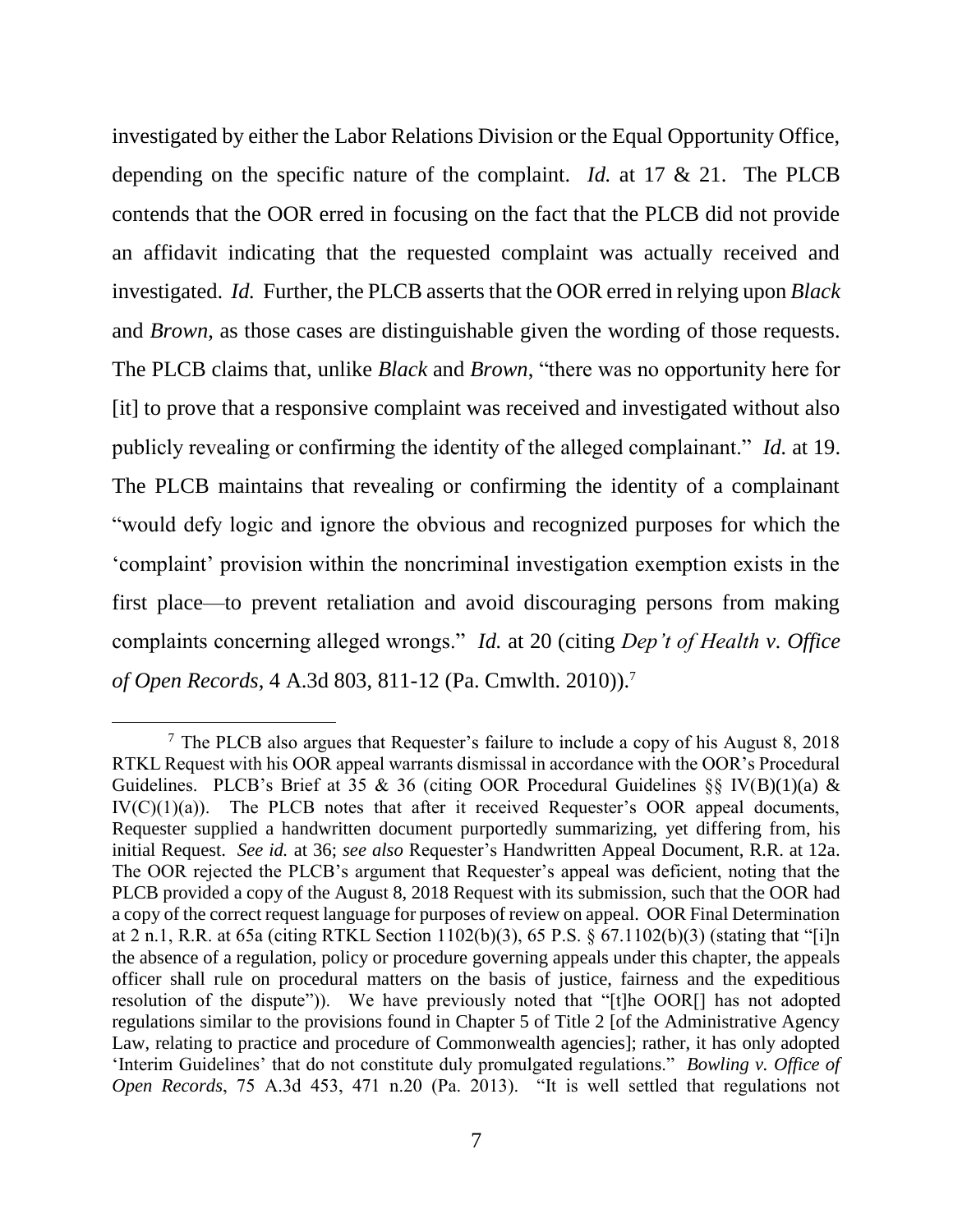We begin with an overview of the RTKL. "The objective of . . . [the RTKL] . . . is to empower citizens by affording them access to information concerning the activities of their government." *SWB Yankees LLC v. Wintermantel*, 45 A.3d 1029, 1042 (Pa. 2012). Further, the RTKL is remedial in nature and is "designed to promote access to official government information in order to prohibit secrets, scrutinize the actions of public officials and make public officials accountable for their actions." *Pa. Dep't of Educ. v. Bagwell*, 114 A.3d 1113, 1122 (Pa. Cmwlth. 2015). "[C]ourts should liberally construe the RTKL to effectuate its purpose[.]" *Barnett v. Pa. Dep't of Pub. Welfare*, 71 A.3d 399, 403 (Pa. Cmwlth. 2013).

A record in the possession of a Commonwealth agency shall be presumed to be a public record. RTKL Section 305(a), 65 P.S. § 67.305(a). This presumption shall not apply if the requested record is exempt under the RTKL, is exempt from disclosure under any other federal or state law or is protected by a privilege. *Id.* "An agency bears the burden of proving, by a preponderance of the evidence, that a record is exempt from disclosure under one of the enumerated exceptions." *Brown v. Pa. Dep't of State*, 123 A.3d 801, 804 (Pa. Cmwlth. 2015). "A preponderance of the evidence standard, the lowest evidentiary standard, is tantamount to a more likely than not inquiry." *Delaware County v. Schaefer ex rel.* 

promulgated pursuant to the Commonwealth Documents Law[,] [Act of July 31, 1968, P.L. 769, *as amended*, 45 P.S. §§ 1102-1602, 45 Pa.C.S. §§ 501-907,] have no force or effect and may not form the basis of an agency's action." *Cmty. Country Day Sch. v. Dep't of Educ.*, 414 A.2d 428, 431 (Pa. Cmwlth. 1980). Thus, we find that the OOR did not err in denying the PLCB's request that it dismiss Requester's appeal for failure to include a copy of the Request. *See Kokinda v. County of Lehigh* (Pa. Cmwlth., No. 1146 C.D. 2013, filed Feb. 25, 2014), slip op. at 4 (holding that the "OOR's dismissal of [the] [r]equester's appeal on the ground that he failed to follow the OOR's Interim Guidelines" by neglecting to include a copy of the RTKL request and/or agency response "was without any legal basis").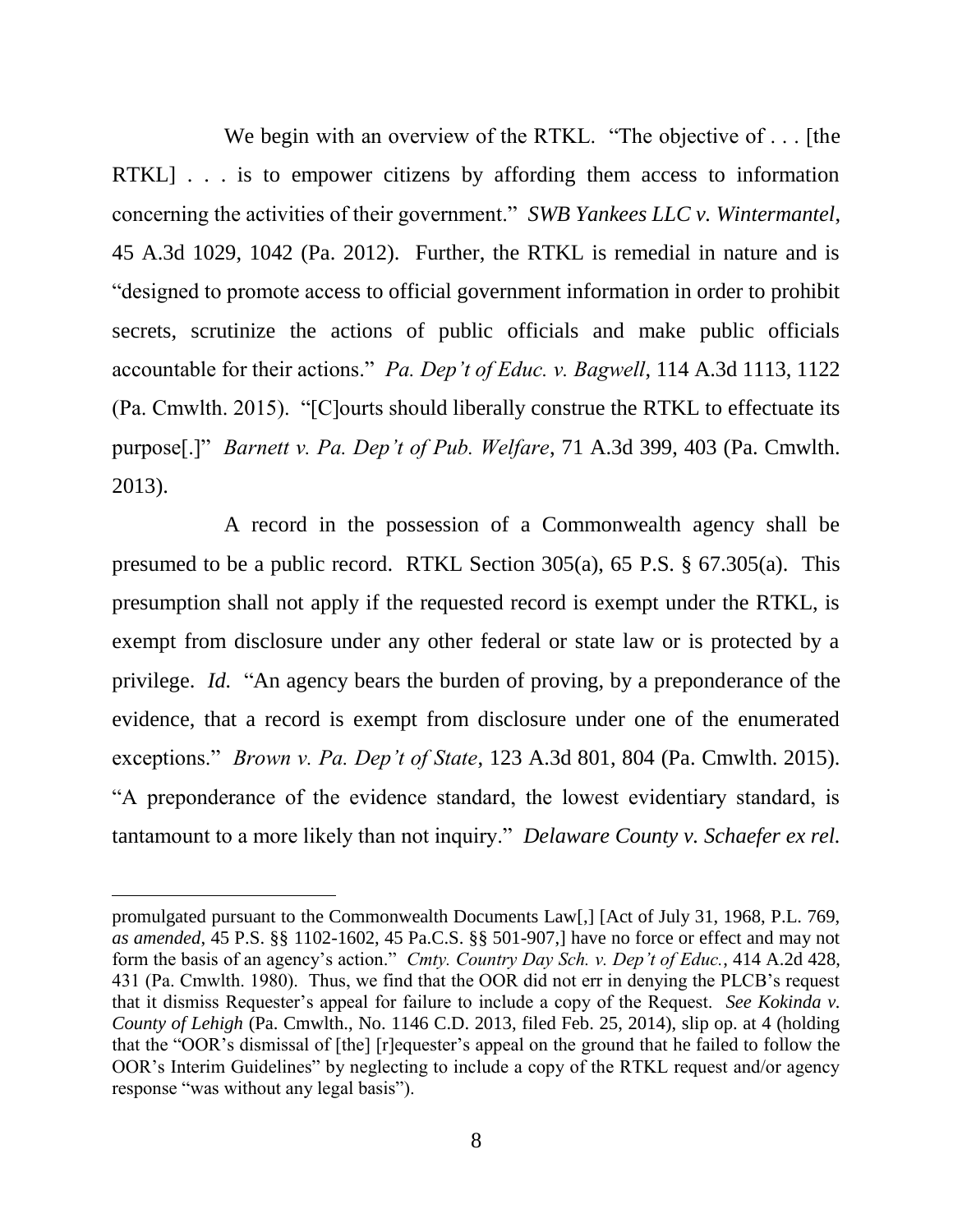*Phila. Inquirer*, 45 A.3d 1149, 1156 (Pa. Cmwlth. 2012). However, "[e]xemptions from disclosure must be narrowly construed due to the RTKL's remedial nature . . . ." *Office of the Governor v. Scolforo*, 65 A.3d 1095, 1100 (Pa. Cmwlth. 2013).

RTKL Section 708(b)(17)(i) exempts from disclosure "record[s] of an agency relating to a noncriminal investigation, including . . . [c]omplaints submitted to an agency." 65 P.S. § 67.708(b)(17)(i). In order to invoke the exemption, the agency must conduct the noncriminal investigation as part of its official duties—that is, while "acting within its legislatively-granted fact-finding and investigative powers." *Johnson v. Pa. Convention Ctr. Auth.*, 49 A.3d 920, 925 (Pa. Cmwlth. 2012). The noncriminal investigation exemption is intended to encourage information sharing and promote cooperation with investigations, recognizing that persons are less likely to provide valuable information out of fear of retaliation or public embarrassment absent certain safeguards against disclosure. *See Pa. Pub. Util. Comm'n v. Gilbert*, 40 A.3d 755, 761 (Pa. Cmwlth. 2012); *Dep't of Health*, 4 A.3d at 811-12. This Court has specifically held that this exemption protects "the names of individuals who filed the complaint that prompted the investigation." *Stein*, 994 A.2d at 1182.

Here, the OOR found that the PLCB failed to meet its burden to establish that the requested complaint, if it existed, was exempt from disclosure pursuant to the RTKL's noncriminal investigation exemption. OOR Final Determination at 9-10, R.R. at 72a-73a (citing RTKL Section 708(b)(17)(i), 65 P.S.  $\S$  67.708(b)(17)(i)). For the following reasons, we disagree.

Requester requested the complaint that was filed against him by an employee of the PLCB while Requester was also an employee of the PLCB. The Haas and the Blatt affidavits make clear that when complaints are made by or about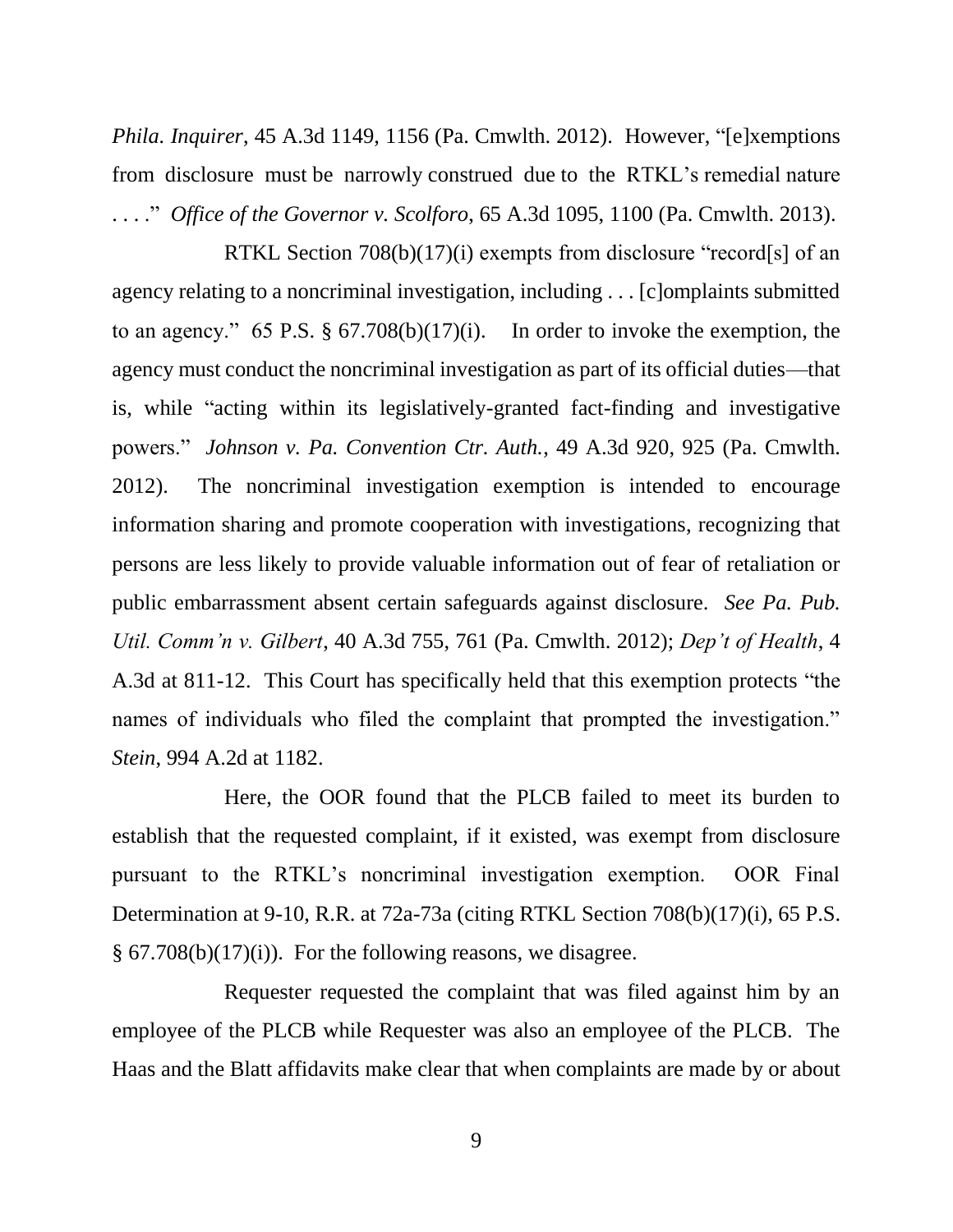PLCB employees, all such complaints are investigated by either the PLCB's Labor Relations Division or the Equal Opportunity Office, depending on the specific nature of the complaints, pursuant to Commonwealth Management Directive 410.10 (Amended) and as required by, among other provisions of law, 42 U.S.C. §§ 2000e to 2000e-17 and 43 P.S. §§ 951 to 963. Haas Affidavit at 1, ¶¶ 3-4, R.R. at 37a, Blatt Affidavit at 1, ¶ 3, R.R. at 39a. As such, the requested record, the employee complaint against the Requester, falls squarely within the exemption described in RTKL Section 708(b)(17)(i), 65 P.S. § 67.708(b)(17)(i), exempting records "relating to a noncriminal investigation, including . . . [c]omplaints submitted to an agency."

As stated, in order to establish an exemption from disclosure under the RTKL, an agency need only satisfy the preponderance of the evidence standard, which is the lowest evidentiary standard and "has been defined as 'such proof as leads the fact-finder . . . to find that the existence of a contested fact is more probable than its nonexistence.'" *Pa. State Troopers Ass'n v. Scolforo*, 18 A.3d 435, 439 (Pa. Cmwlth. 2011) (quoting *Pa. Dep't of Transp. v. Agric. Lands Condemnation Approval Bd.*, 5 A.3d 821, 827 (Pa. Cmwlth. 2010)). Further, to satisfy its burden of proof, an agency may submit an affidavit. *See Moore v. Office of Open Records*, 992 A.2d 907, 909 (Pa. Cmwlth. 2010). Here, we conclude that the sworn affidavits submitted by the PLCB were legally sufficient to establish that, "more likely than not," it conducted a noncriminal investigation of the complaint. <sup>8</sup> *See Delaware* 

l

<sup>8</sup> Although the OOR cites to our unreported decisions of *Black* and *Brown* for the proposition that an agency must demonstrate that an investigation was in fact conducted with respect to the requested complaint in order to claim the noncriminal investigation exemption, we agree with the PLCB that these cases are distinguishable, as both involved RTKL requests that did not identify the alleged complainants by name. Thus, in those cases, the agencies were able to provide affidavits specifically establishing that investigations had been conducted with respect to the requested complaints in order to establish the noncriminal investigation exemption without automatically divulging the complainants' names.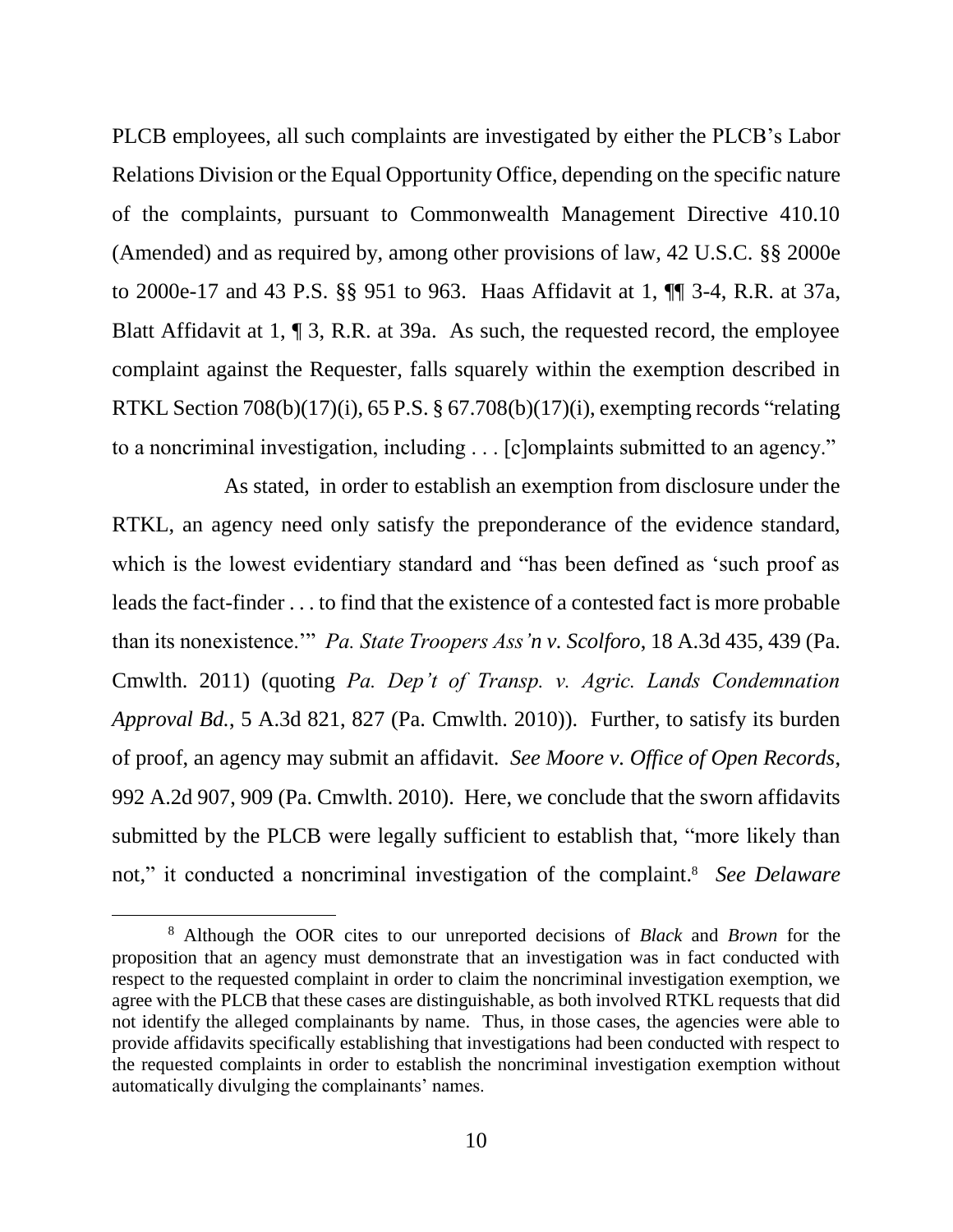*County*, 45 A.3d at 1156. Thus, we find that the OOR erred in determining that the PLCB failed to prove that the requested complaint, assuming it exists, was exempt from disclosure as a record relating to a noncriminal investigation under RTKL Section 708(b)(17)(i), 65 P.S. § 67.708(b)(17)(i).<sup>9</sup>

Accordingly, we reverse.

#### \_\_\_\_\_\_\_\_\_\_\_\_\_\_\_\_\_\_\_\_\_\_\_\_\_\_\_\_\_\_\_\_\_\_ CHRISTINE FIZZANO CANNON, Judge

 $\overline{a}$  $9$  Due to our disposition, we need not address the PLCB's remaining arguments regarding: (1) exemption from disclosure for records containing written criticisms of an agency employee, *see* RTKL Section 708(b)(7)(vi), 65 P.S. § 67.708(b)(7)(vi); (2) exemption from disclosure for records containing grievance material pertaining to an agency employee, *see* RTKL Section 708(b)(7)(vii), 65 P.S. § 67.708(b)(7)(vii); (3) that the OOR erred in failing to address the procedural due process implications of its failure to provide the alleged third-party complainant an opportunity to participate; and (4) that the OOR erred by failing to rule on or otherwise acknowledge the PLCB's response to the OOR's request that the PLCB supplement the record. *See* PLCB's Brief at 22, 30 & 33.